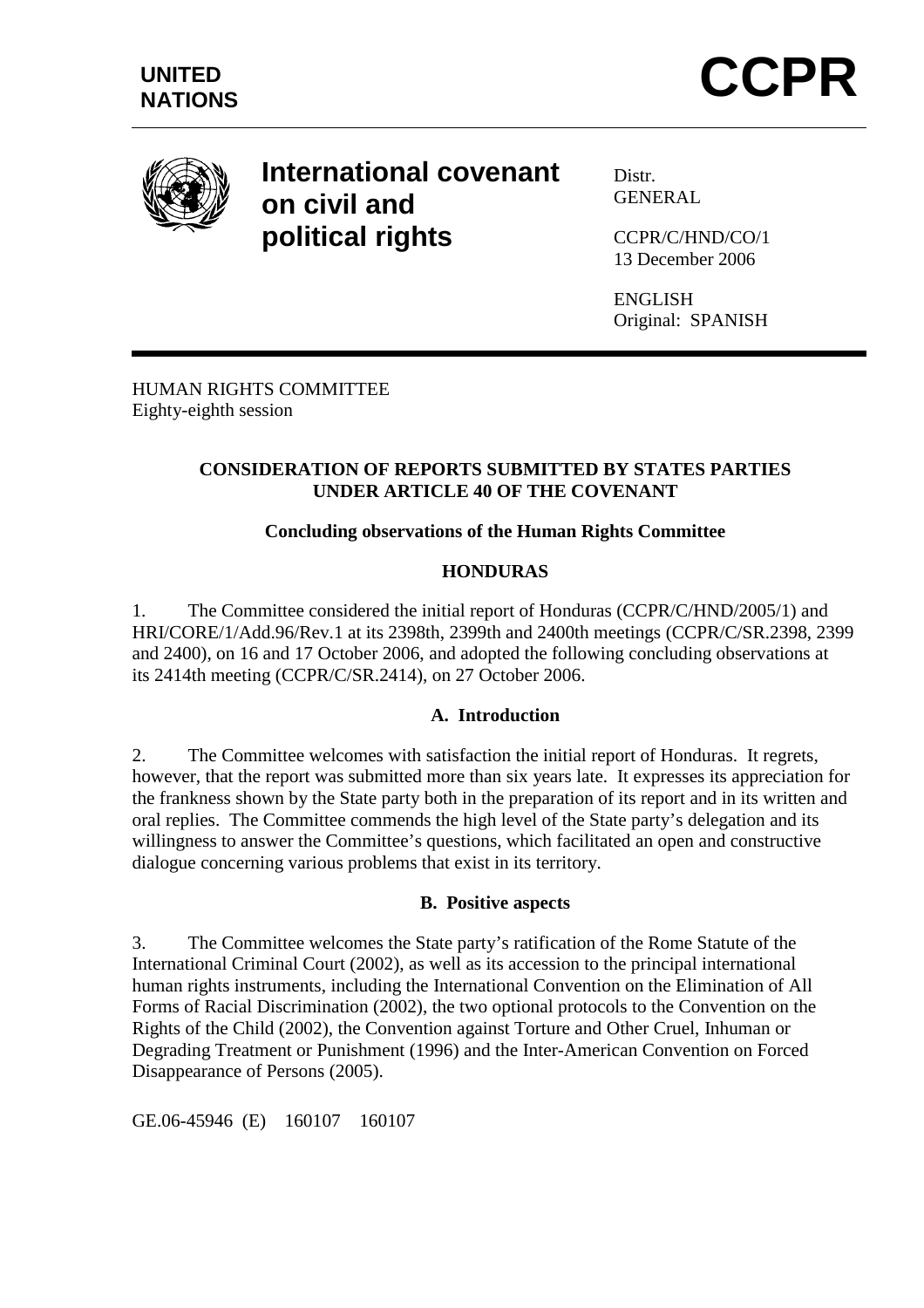CCPR/C/HND/CO/1 page 2

4. The Committee takes note with satisfaction of the legislative reforms carried out by the State party, particularly the constitutional abolition of the death penalty, the recent amendments to the Criminal Code, the adoption of the new Code of Criminal Procedure (1999) and the Children and Adolescents Code (1996), as well as the reduction in the number of pending cases as a result of the adoption of the adversarial criminal justice system. It further welcomes the establishment of the National Human Rights Commissioner and the Public Prosecutor.

## **C. Principal subjects of concern and recommendations**

5. The Committee appreciates the State party's efforts to identify cases of enforced disappearances, including the publication by the National Human Rights Commissioner of the preliminary report on enforced disappearances in Honduras in 1993, which contains a list of 183 disappeared persons. It is concerned, however, that the fact that enforced disappearance is not qualified as a crime in the Criminal Code has contributed to impunity and that the cases included in the aforementioned list have not yet been investigated, particularly in the light of the time that has elapsed since the publication of the report (articles 2 and 6 of the Covenant).

#### **The State party should amend the Criminal Code in order to include the crime of enforced disappearance. It should also ensure that the cases of enforced disappearance are duly investigated, that those responsible are prosecuted and, where appropriate, punished and that the victims or their relatives receive fair and adequate compensation.**

6. The Committee takes note of the establishment of the National Women's Institute, as well as of the progress in promoting the public participation of women, through the adoption of the Equal Opportunity for Women Act. However, the Committee regrets that discrimination against women, particularly with regard to access to and participation in publicly elected posts and in the public administration, persists in practice and that the existing system of open lists does not make it possible to ensure a sufficient proportion of women representatives (articles 3, 25 and 26 of the Covenant).

## **The State party should ensure adequate financing for the National Women's Institute, as well as the effective implementation of the legislative measures adopted to increase the participation of women in all areas of public life.**

7. The Committee welcomes the adoption of the Domestic Violence Act, and the creation of telephone hotline 114, which enables the police to assist women endangered by domestic violence. The Committee is concerned, however, at the persistence of a high number of violent deaths of women and of ill-treatment as a recurrent practice, as well as the impunity of the aggressors (articles 3 and 7 of the Covenant).

**The State party should take appropriate steps to combat domestic violence and ensure that those responsible are prosecuted and appropriately punished. The State party is invited to educate the general public about the need to respect women's rights and dignity, with a view to changing cultural patterns. The Committee also invites the State party to provide statistics on the number of interventions carried out in response to telephone hotline 114.**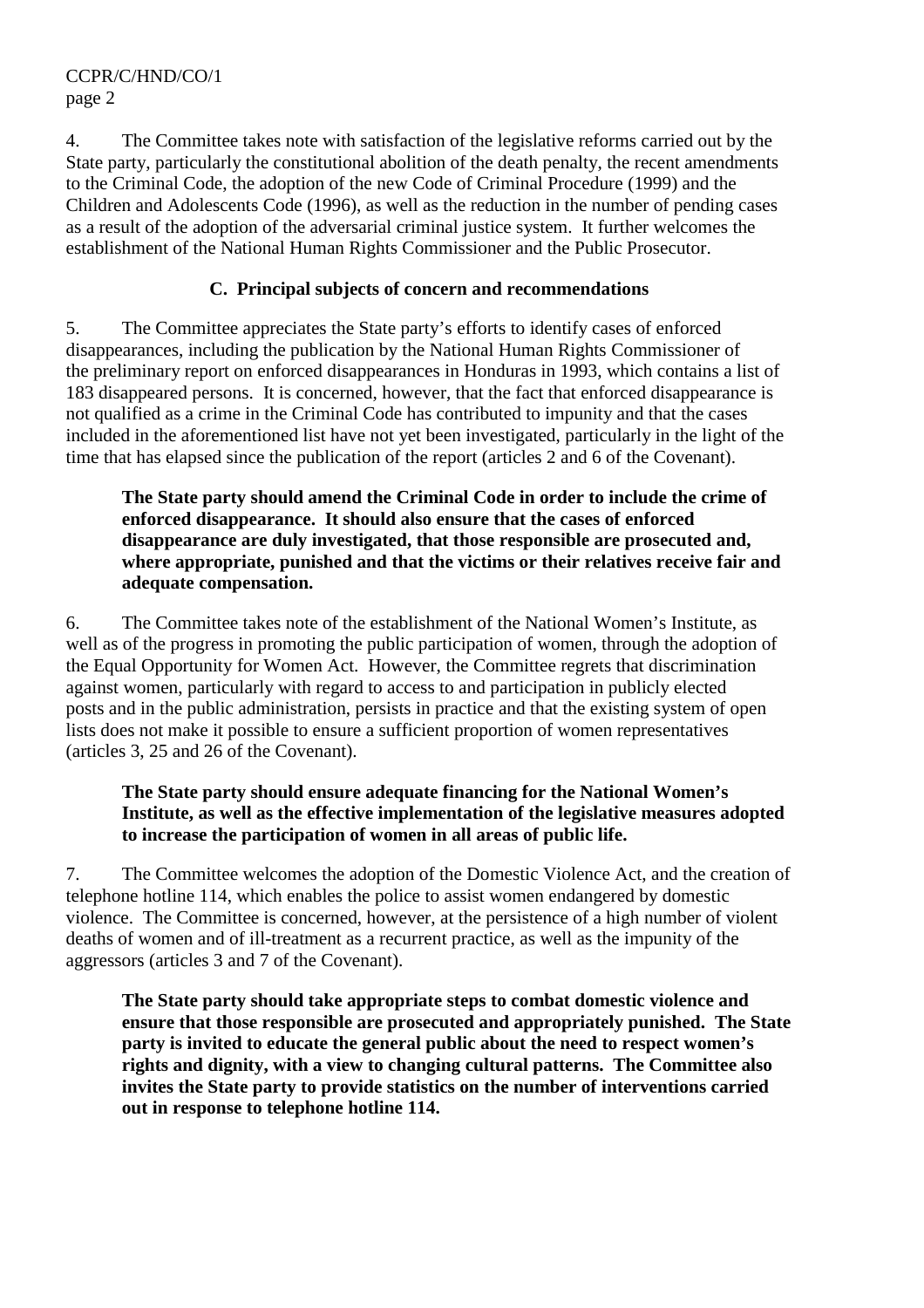8. The Committee expresses its concern at the unduly restrictive legislation on abortion, particularly in cases where the life of the mother is endangered (article 6 of the Covenant).

### **The State party should amend its legislation so as to help women avoid unwanted pregnancies and ensure that women need not resort to clandestine abortions, which could endanger their lives. The State party should also amend its legislation on abortion in order to bring it into line with the Covenant.**

9. The Committee takes note of the establishment of the Commission for the Physical and Moral Protection of Children and other bodies to investigate children's deaths. However, it is concerned at the persistently high number of extrajudicial executions of children, which apparently target street children and members of youth gangs in particular (articles 6 and 24 of the Covenant).

**The Committee urges the State party to investigate all cases of extrajudicial executions of children, prosecute those responsible and ensure that the relatives of the victims receive fair and adequate compensation. The Committee recommends that the State party consider the possibility of establishing an independent mechanism, such as a children's ombudsman. The State party should ensure that incidents of this kind do not occur in the future. It should hold training courses for officials who deal with children. It should also conduct campaigns to raise awareness of this problem among the general public.** 

10. The Committee notes with concern the excessive use of force and firearms by security forces and prison staff, as a recurrent practice, including beatings and killings, particularly in adult penitentiaries and juvenile detention centres. It is particularly concerned that no measures have been taken to punish those responsible for the incidents at El Porvenir and San Pedro Sula prisons. Another cause for concern is the failure to apply in practice the Basic Principles on the Use of Force and Firearms by Law Enforcement Officials (articles 6 and 7 of the Covenant).

**The State party should supply and keep track of all weapons belonging to police forces and provide them with appropriate human rights training in accordance with the Basic Principles on the Use of Force and Firearms by Law Enforcement Officials. The State party should ensure that allegations of excessive use of force are thoroughly investigated and that those responsible are prosecuted. The victims of such practices, or their relatives, should receive fair and adequate compensation.** 

11. The Committee notes with concern the situation of street children, of whom there are an alarming number. Such children are at the greatest risk of violence and are vulnerable to sexual exploitation (articles 7, 8 and 24 of the Covenant).

**The State party should take urgent and appropriate steps to identify the causes of the growing number of street children, develop programmes to address those causes, provide shelter for the children, identify, compensate and assist the victims of sexual abuse and bring those responsible to justice.**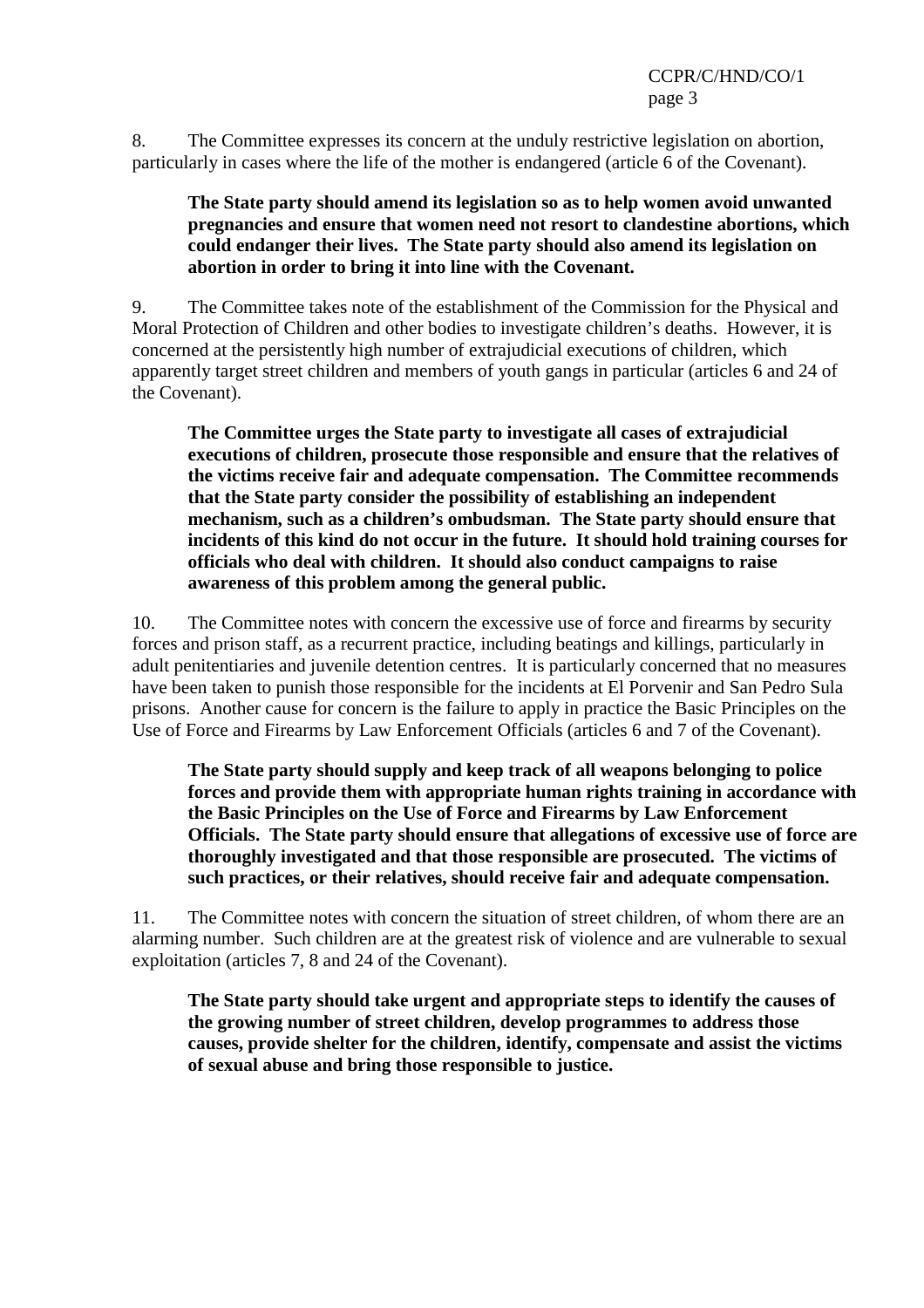## CCPR/C/HND/CO/1 page 4

12. The Committee notes with concern the alarming spread of child labour, particularly in rural and indigenous communities (articles 8 and 24 of the Covenant).

### **The State party should take urgent steps to eliminate child labour and ensure that all children of school age attend school.**

13. The Committee is concerned at the frequent use of arrest on suspicion by members of the security forces, including mass round-ups based on appearance alone and with no warrant from a competent authority. It notes with concern the broad wording of new article 332 of the Criminal Code, which establishes the offence of "unlawful association", on the basis of which large numbers of juveniles have reportedly been detained, along with human rights activists and homosexuals (articles 9 and 26 of the Covenant).

**The State party should ensure that detentions are carried out in accordance with the provisions of article 9 of the Covenant and that those detained are brought before a court without delay. It should also consider the possibility of amending article 332 of the Criminal Code so as to restrict the definition of the offence of unlawful association.** 

14. The Committee takes note of the progress made by the State party, since the adoption of the new Code of Criminal Procedure, in relieving overcrowding by reducing the number of persons in pretrial detention. The Committee is concerned, however, at the persistently high proportion of prisoners in pretrial detention and at the lengthy duration of such detention (articles 9 and 14 of the Covenant).

### **The State party should continue to take the necessary steps to reduce the number of persons in pretrial detention as well as the duration of such detention.**

15. The Committee is concerned about prison conditions in the State party, namely, overcrowding, unsatisfactory conditions of imprisonment, including at times a lack of drinking water or sanitation, the failure to separate accused persons from convicts and the practice of keeping prisoners in isolation for prolonged periods. It is also concerned at the ease with which prisoners can obtain firearms and drugs. The situation of juveniles deprived of their liberty gives particular cause for concern (articles 7 and 10 of the Covenant).

## **The State party should improve prison conditions in order to bring them into line with the provisions of article 10 of the Covenant. It should also ensure the application of the Standard Minimum Rules for the Treatment of Prisoners adopted by the United Nations.**

16. The Committee notes the State party's implementation of selection procedures for judges in accordance with the Judicial Council Act. It is concerned, however, at the failure to establish an independent body to safeguard the independence of the judiciary and to supervise the appointment, promotion and regulation of the profession (article 14 of the Covenant).